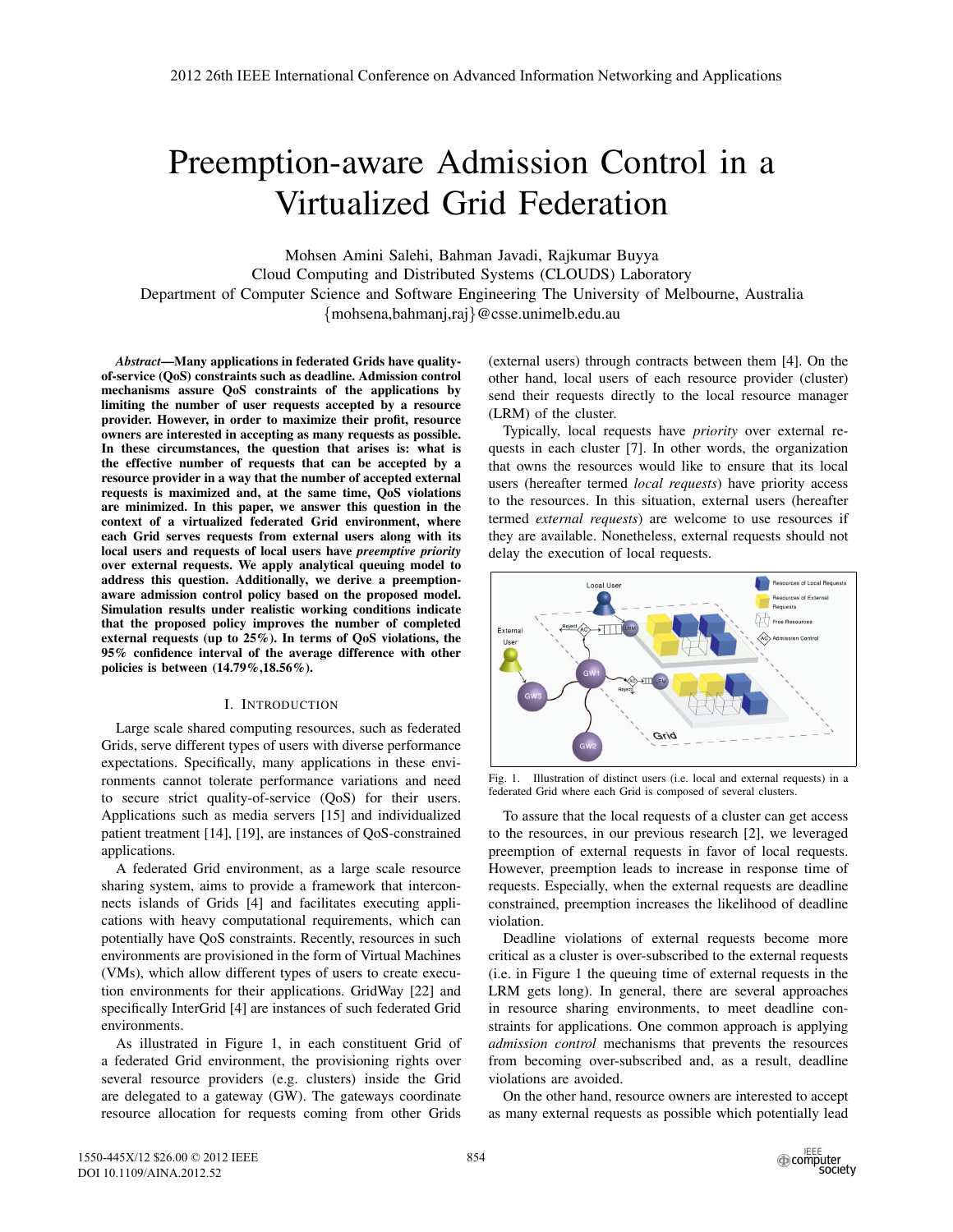to more deadline violations. Therefore, the question that arises is: what is the ideal number of external requests a cluster can accept in a way that the number of accepted external requests in a cluster is maximized while the QoS violation is avoided?

Previous research works on admission control either have been in non-prioritized environment, or did not consider the impact of preempting VMs [18], [1], [12], [23]. However, our work considers these issues and finds out the number of external requests (i.e. queue length) for each cluster.

More specifically, in this paper, we propose a preemptionaware admission control policy within the LRM of each cluster. This policy determines the suitable number of external requests that can be accepted within each cluster of a Grid. The objective of the policy is maximizing the number of accepted external requests as well as minimizing deadline violation for external requests. We apply analytical queuing model to address this question. The advantage of applying analytical methods is that it provides a performance model based on system parameters. Additionally, analytical methods evaluate performance metrics in a time efficient manner and, therefore, reduce the computational time.

We carry out this research in the context of InterGrid [4] which complies with the characteristics mentioned for virtualized federated Grid systems. A detailed structure of InterGrid is discussed in the next section.

The rest of this paper is organized as follows: In Section II, an overview of the InterGrid environment is provided. In Section III related research work is introduced. The proposed analytical queuing model is described in Section IV, which is followed by the preemption-aware admission control policy in Section IV-A. Performance evaluation of the proposed policy is reported in Section V. Finally, conclusion and future works are provided in Section VI.

#### II. BACKGROUND AND CONTEXT

As we carry out our study in the context of InterGrid, we provide a short description on its architecture and implementation in this section. Interested readers can refer to [4] for more details. The structure of different components in InterGrid is similar to that presented in Figure 1. Therefore, we refer to that figure while we describe InterGrid in this section.

InterGrid aims to provide a framework that allows users to create execution environments for various applications on top of the physical infrastructure participating in Grid systems. Peering arrangements established between gateways (termed IGG in the InterGrid context) enable the allocation of resources from different Grids to fulfill the requirements of the execution environments.

The Local Resource Manager  $(LRM)^1$  is the resource manager in each cluster and provisions resources for the local and external requests. Virtual Machine (VM) technology is used in each cluster of InterGrid for resource provisioning. Requests in InterGrid are contiguous and have to be served within resources of a single cluster. Each request has the following characteristics:

- Type of the request (local/external);
- Duration of the request;
- Deadline of the request.

Since local requests in the clusters have high priority, external requests are preempted in favor of local requests. Preempted external requests are rescheduled in the next available time-slot. Local requests in the clusters are immediate and non-preemptive. This means that local requests require resources as soon as they are submitted to the LRM and when they get access to the resources they will be running until their completion.

The central element of the IGG is the scheduler, which implements provisioning policies and peering with other IGGs. The scheduler performs creation, starting, and stopping of VMs through the Virtual Machine Manager (VMM). The VMM implementation is generic, so different LRMs can interact with it. Currently, it is possible for the VMM to interact with OpenNebula [5] and Eucalyptus [16] as different LRMs. In addition, two interfaces to connect to a Grid middleware (i.e., Grid'5000) and a Cloud IaaS provider (i.e., Amazon  $EC2<sup>2</sup>$ ) have been developed.

#### III. RELATED WORK

Significant research work has been done on admission control in Grid computing. Much research has also been undertaken on preempting jobs/VMs in distributed systems. In this section, we provide a review on the recent research in these areas and position our work in relation with them.

Sandholm et al. [18] investigated how admission control can increase user fulfillment in a computational market. Specifically, they considered the mixture of best-effort (to improve resource utilization) and QoS-constrained jobs (to improve revenue). They also leveraged partial preemption of best-effort requests. The admission control policy accepts a new request if the current requests can still respect their QoS. Therefore, the feasibility test should be done for each incoming request. Conversely, our work focuses on finding out the ideal queue length and does not impose overhead on the system for each incoming request.

Almeida et al. [1] proposed an optimization model for admission control and resource allocation in a virtualized web server that considers owners revenue and cost while guarantees the response time of requests. They considered several request classes and with a certain probability guarantee that the response time of each class will not be more than what is agreed in the SLA. In their analysis they consider the Poisson distribution for arrival rate and exponential service rate. Our research differs from this work in that we consider general distribution for service time in our analysis (which is more realistic based on the available workloads [10]).

<sup>&</sup>lt;sup>1</sup>This component is also called Virtual Infrastructure Engine (VIE) in the InterGrid.

<sup>2</sup>http://aws.amazon.com/ec2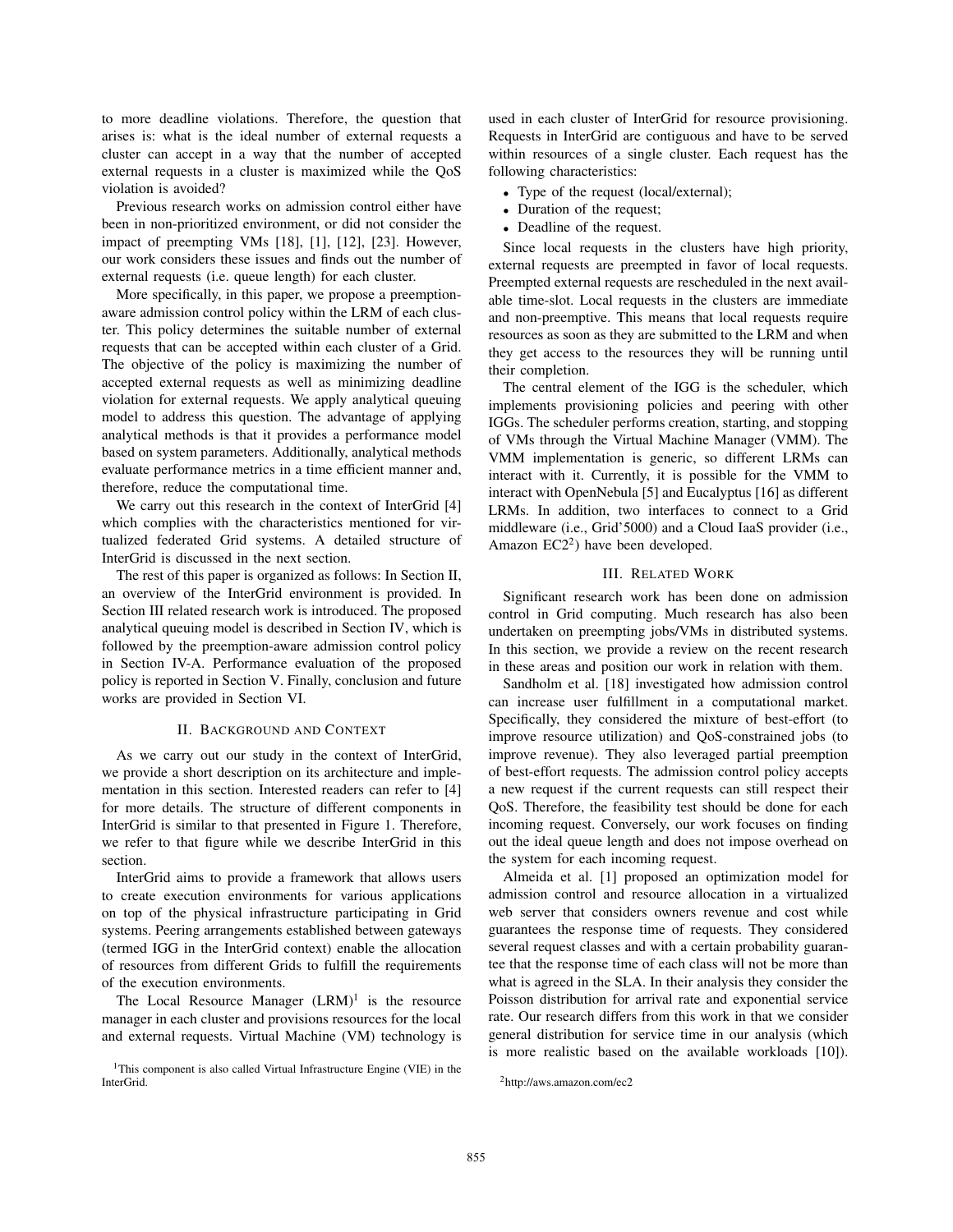Additionally, we consider circumstances when preemption takes place whereas they do not assume preemption in their work.

Xavier et al. [23] applied an admission control policy for shared resources where some large jobs takes precedence over many small jobs that are waiting in the queue. Resource providers determine the resource prices based on the degree of contention and instantaneous utilization of resources. Consumers also bid for the resources based on their budget. In general, a job can get a resource if it can compensate the loss of earning resulting from not admitting several small jobs. On the contrary, we study a situation where preemption happens and requests also have different priorities.

QoPS is a scheduler that provides QoS (response time) guarantee for parallel jobs in a distributed system [12]. In QoPS the cost of running a job depends on the amount of resource usage as well as responsiveness of the job. For this purpose, QoPS makes reservation for jobs and reschedules other jobs in a way that their deadlines are met. In our research we deal with the number of requests that can be accepted, whereas policies such as QoPS determines the scheduling/rescheduling of the accepted requests within the queue.

A performance model is provided to work out the run time of an external task in a single processor of a Network of Workstations (NOW) [7] where local and external requests coexist and local tasks have preemptive priority over external tasks. Although the considered scenario is similar to the scenario we consider, the main difference is that we take into account several parallel external requests whereas Gong et al. have considered one sequential external request at any moment. In other words, there is no queue for external requests in [7] whereas our research focuses on the number of external requests that can be admitted without violating their deadlines.

#### IV. ANALYTICAL QUEUING MODEL

In this section, we describe the analytical model to find the ideal queue length for external requests within the LRM of each cluster in the federated Grid environment. This section is followed by the proposal of an admission control policy, built upon the analytical model provided. Table I gives the list of symbols we use along with their meanings.

It is worth noting again that submitted local requests to a cluster have to be executed immediately unless the requested resources are occupied by other local requests. On the other hand, an external request that is running within a cluster is preempted to free space for the local request. In this case, the preempted external request is rescheduled on the next available time-slot.

The queuing model that represents a gateway along with several non-dedicated clusters (i.e. clusters with shared resources between local and Grid requests) is depicted in Figure 2. According to this figure, cluster  $j$  receives requests from two independent sources. One source is a stream of local requests with mean arrival rate  $\lambda_j$  and the other is a

TABLE I DESCRIPTION OF SYMBOLS USED IN THE QUEUING MODEL.

| Symbol                                                           | <b>Description</b>                                                             |
|------------------------------------------------------------------|--------------------------------------------------------------------------------|
| $E(W_i)$                                                         | Expected waiting time of external requests in the LRM queue cluster $j$        |
| $E(T_i)$                                                         | Expected service time of external requests in cluster $\dot{\eta}$             |
| $E(R_i)$                                                         | Expected response time of external requests in cluster $i$                     |
| D                                                                | Expected deadline of external requests                                         |
|                                                                  | Arrival rate of external requests to cluster $j$                               |
| $\begin{array}{c} \Lambda_j \\ \mu_l^j \\ \mu_e^j \end{array}$   | Service rate of local requests in cluster $j$                                  |
|                                                                  | Service rate of external requests in cluster $i$                               |
| $\omega$                                                         | Mean duration of external requests                                             |
|                                                                  | Arrival rate of local requests to cluster $j$                                  |
| $\lambda_j$<br>$\rho_e^j$<br>$\rho_l^j$                          | $\Lambda_i/\mu_e^j$                                                            |
|                                                                  | $\lambda_i/\mu_i^j$                                                            |
| $\alpha$                                                         | Scale parameter in Gamma distribution                                          |
|                                                                  | Shape parameter in Gamma distribution                                          |
|                                                                  | Coefficient of Variance (CV) for service time of local requests in cluster $j$ |
| $\begin{array}{c}\beta \\ \theta_j \\ e_i^j \\ l_i^j\end{array}$ | <i>i</i> th running slice for an external request in cluster $j$               |
|                                                                  | Mean duration of local request $i$ in cluster $j$                              |
| rate                                                             | Low-urgency rate                                                               |
| $u_l$                                                            | Average deadline ratio for low-urgency requests                                |
| $u_h$                                                            | Average deadline ratio for high-urgency requests                               |
|                                                                  |                                                                                |



Fig. 2. Queuing model for resource provisioning in a Grid with *n* clusters. stream of external requests, which are sent by the gateway with mean arrival rate  $\Lambda_i$ .

As mentioned earlier, the analytical model aims at working out the ideal queue length for external requests in each cluster in a way that deadline violations of external requests are minimized and, at the same time, the number of completed external requests is maximized. Our analysis is based on the following assumptions:

- All requests are *moldable* applications which can spread over all available resources in a cluster. Therefore, we can assume that each cluster is a single server.
- Local requests are immediate and must be processed as soon as they are submitted. We assume an  $M/G/1$ queue to model the service time of local requests.
- External requests are submitted to a queue in each cluster that can be modeled as an  $M/G/1/K$  queue model.

In this situation, the analysis goal is finding out the suitable value of  $K_j$  for cluster j in a way that deadline of the external requests is not violated. Thus, our primary objective function can be expressed as follows:

$$
E(R_j) = E(W_j) + E(T_j) \le D \tag{1}
$$

where  $E(R_j)$  is the expected response time;  $E(W_j)$  and  $E(T_i)$  are the expected waiting time and expected service time for external requests in cluster  $j$ , respectively.  $D$  is the expected deadline for external requests. Over the next few paragraphs we discuss how  $E(W_i)$ ,  $E(T_i)$  can be obtained for cluster j.

If we suppose that an external request, with overall runtime  $\omega$ , encounters *n* preemptions before getting completed,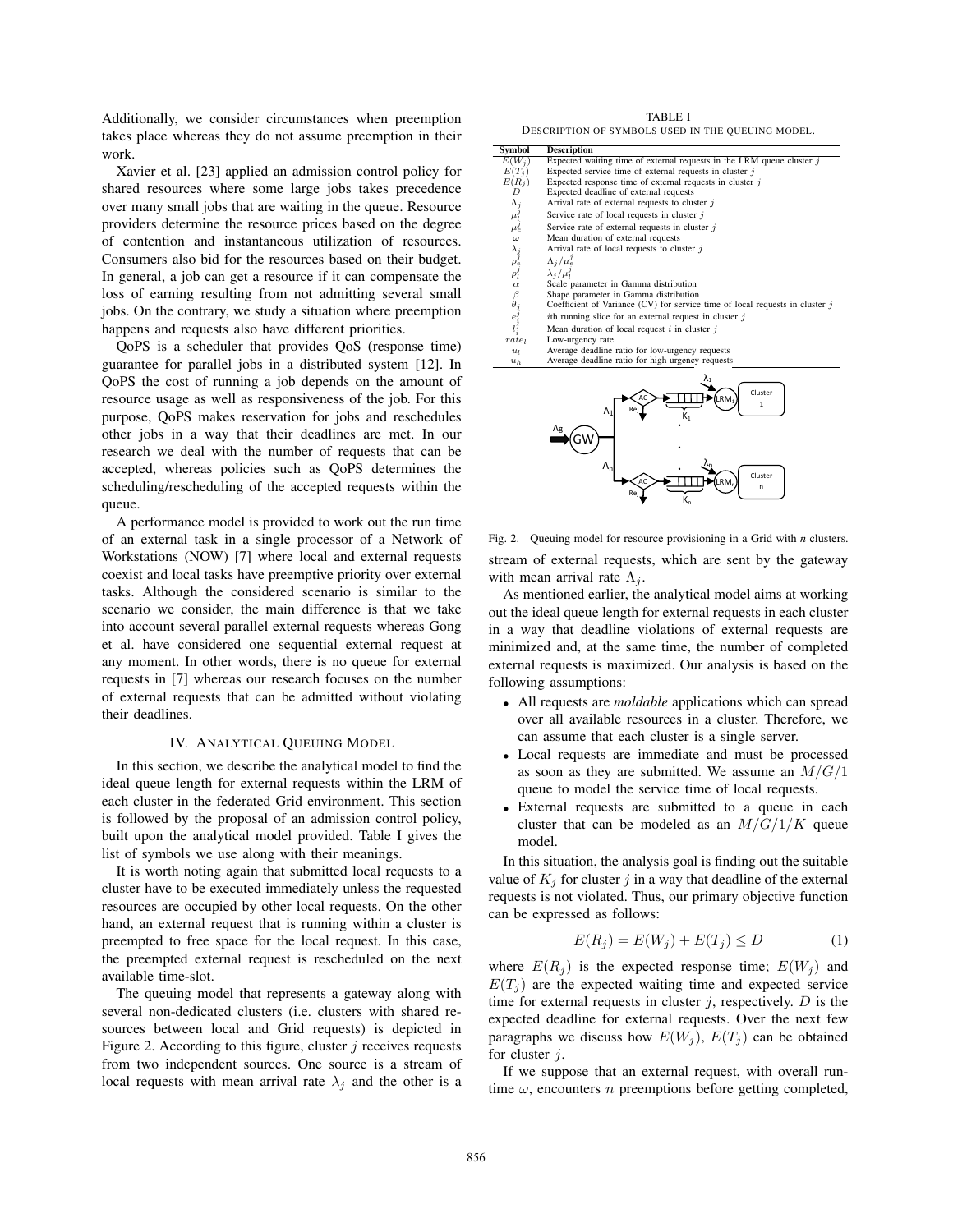then the service time  $(T)$  of the external request  $e$  can be formulated as follows:

$$
T_j = e_1^j + l_1^j + e_2^j + l_2^j + \dots + e_n^j + l_n^j + \epsilon \tag{2}
$$

where  $l_i^j$  is the duration of the local request i and  $e_i^j$  is the ith running slice of the external request  $e$  in cluster  $j$  and we have  $e_1^j + e_2^j + \dots + e_n^j + \epsilon = \omega$ . Also,  $\epsilon$  is the last running slice of e. Given that the arrival rate of requests follows the Poisson distribution, we can conclude that  $e_i^j$ follows the exponential distribution and  $n$  follows Gamma distribution [13]. Therefore, we have  $E(n) = \lambda_i \omega$  where  $\lambda_i$ is the arrival rate of local requests in cluster j. Thus,  $E(T_i)$ is worked out based on Equation 3.

$$
E(T_j) = E(E(T_j|n)) = E(\omega + l_1^j + l_2^j + \dots + l_n^j|n)
$$
  
=  $E(\omega + n \cdot E(l_1^j))$  (3)  
=  $\omega + \lambda_j \omega E(l_1^j)$ 

where  $E(l_1^j) = 1/(\mu_l^j - \lambda_j)$  since it follows the  $M/G/1$ queuing system. Hence, the expected service time and variance of service time for external requests  $(E(T_i))$  and  $V(T_i)$ respectively) are worked out through Equations 4 and 5 [7]:

$$
E(T_j) = \frac{\mu_l^j \cdot \omega}{\mu_l^j - \lambda_j} = \frac{\omega}{1 - \rho_l^j}
$$
 (4)

$$
V(T_j) = \frac{\rho_l^j}{(1 - \rho_l^j)^3} \cdot \frac{\theta_j^2 + 1}{\mu_e^j} \cdot \omega \tag{5}
$$

where  $\theta_i$  is the coefficient of variance (CV) of service time for local requests;  $\mu_e^j$  is the service rate of external requests; and  $\rho_l^j$  is the queue utilization for local requests in cluster  $j$ . According to Bose [3], the average waiting time of external requests in the  $M/G/1/K$  queue is obtained based on Equation 6:

$$
E(W_j) = \frac{1}{\Lambda_j} \sum_{k=0}^{K_j - 1} k \cdot P_{d,k}^j + \frac{K_j}{\Lambda_j} (P_{d,0}^j + \rho_e^j - 1) - E(T_j) \tag{6}
$$

where,  $\rho_e^j$  is the queue utilization for external requests and is calculated based on Equations 4 as follows:

$$
\rho_e^j = \Lambda_j \cdot E(T_j) = \frac{\omega \cdot \Lambda_j}{1 - \rho_l^j} \tag{7}
$$

Also in Equation 6,  $P_{d,k}^{j}$  is the probability that a newly arriving external request observes  $k$  requests waiting in the queue of cluster  $j$ . This is irrespective of whether or not the external request finally joins the queue.  $P_{d,k}^{j}$  is obtained as follows [3]:

$$
P_{d,k}^{j} = \frac{P_{\infty,k}^{j}}{K_{j-1}} , k = 0, 1, ..., K_{j} - 1
$$
 (8)  

$$
\sum_{i=0}^{K_{j-1}} P_{\infty,i}^{j}
$$

Based on Equation 8, to work out  $P_{d,0}^{j}$ , we need  $P_{\infty,0}^{j}$  and  $P_{\infty,k}^j$ .  $P_{\infty,0}^j$  is equivalent to the probability of zero length queue in an  $M/G/1$  queue, which is:  $P_{\infty,0}^j = 1 - \rho_e^j$  [13]. However,  $P_{\infty,k}^j$  is obtained according to Equation 9 [3].

$$
P_{\infty,k}^j = \frac{1}{\mu_e^j} \cdot \left( a_{k-1} \cdot P_{\infty,0}^j + \sum_{i=1}^{k-1} a_{K_j - i} \cdot P_{\infty,i}^j \right) \tag{9}
$$

where  $a_k^j$  is defined as follows:

$$
a_k^j = \int_0^\infty \frac{(t\lambda_j)^k}{k!} \cdot e^{-t\lambda_j} \cdot b_j(t) \cdot d_t \tag{10}
$$

 $b_i(t)$  in Equation 10 is the probability density function (PDF) of service time for external requests in cluster  $j$ .

Gong et al. [7] showed that the service time of external requests in the presence of preemption in a cluster follows the Gamma distribution. Therefore, we can apply the moment matching to acquire the parameters of the Gamma distribution (*scale*( $\alpha$ ) and *shape*( $\beta$ )). In this case,  $\alpha\beta = E(T_i)$  and  $\alpha^2 \beta = V(T_i)$  and consequently  $\alpha$  and  $\beta$  are obtained as follows:

$$
\alpha_j = \frac{\rho_l^j(\theta_j^2 + 1)}{\mu_e^j(1 - \rho_l^j)^2}, \beta_j = \frac{(1 - \rho_l^j)\mu_l^j \cdot \omega}{\rho_l^j(\theta_j^2 + 1)}
$$
(11)

Hence,  $b_i(t)$  in Equation 10 can be calculated as follows:

$$
b_j(t) = \frac{(t/\alpha)^{\beta - 1} \cdot e^{-t/\alpha}}{\alpha \cdot \Gamma(\beta)}
$$
(12)

where  $\Gamma(\beta)$  is the Gamma function.

## *A. The Proposed Admission Control Policy*

Here, we discuss how the analysis mentioned in the previous section can be adapted as the admission control policy for external requests within each cluster of a Grid. The positioning of this policy is demonstrated as "*AC*" in Figure 2.

As we can see in Equation 1, solving the queuing model entails knowing " $D$ " (deadline). The deadline of an external request includes the amount of time a request can possibly wait. For the sake of accuracy, similar to [6], [11], we have categorized external requests into *low-urgency* and *highurgency* based on their criticality. In low-urgency requests the deadline is significantly greater than run time of the requests (i.e.  $deadlineRatio = deadline/runtime$  is high). By contrast, in high-urgency requests the deadline ratio is low. Having the average deadline ratio for the low-urgency and high-urgency requests, the upper bound for response time of external requests in Equation 1  $(D)$  is worked out as follows:

$$
D = (rate_l \cdot u_l \cdot \omega) + ((1 - rate_l) \cdot u_h \cdot \omega) \tag{13}
$$

where  $rate_l$  determines the percentage of external requests which have low-urgency; also  $u_l$  and  $u_h$  are deadline ratios for low-urgency and high-urgency external requests, respectively.

Then, the preemption-aware admission control policy (PACP), which is built upon the analysis of Section IV, can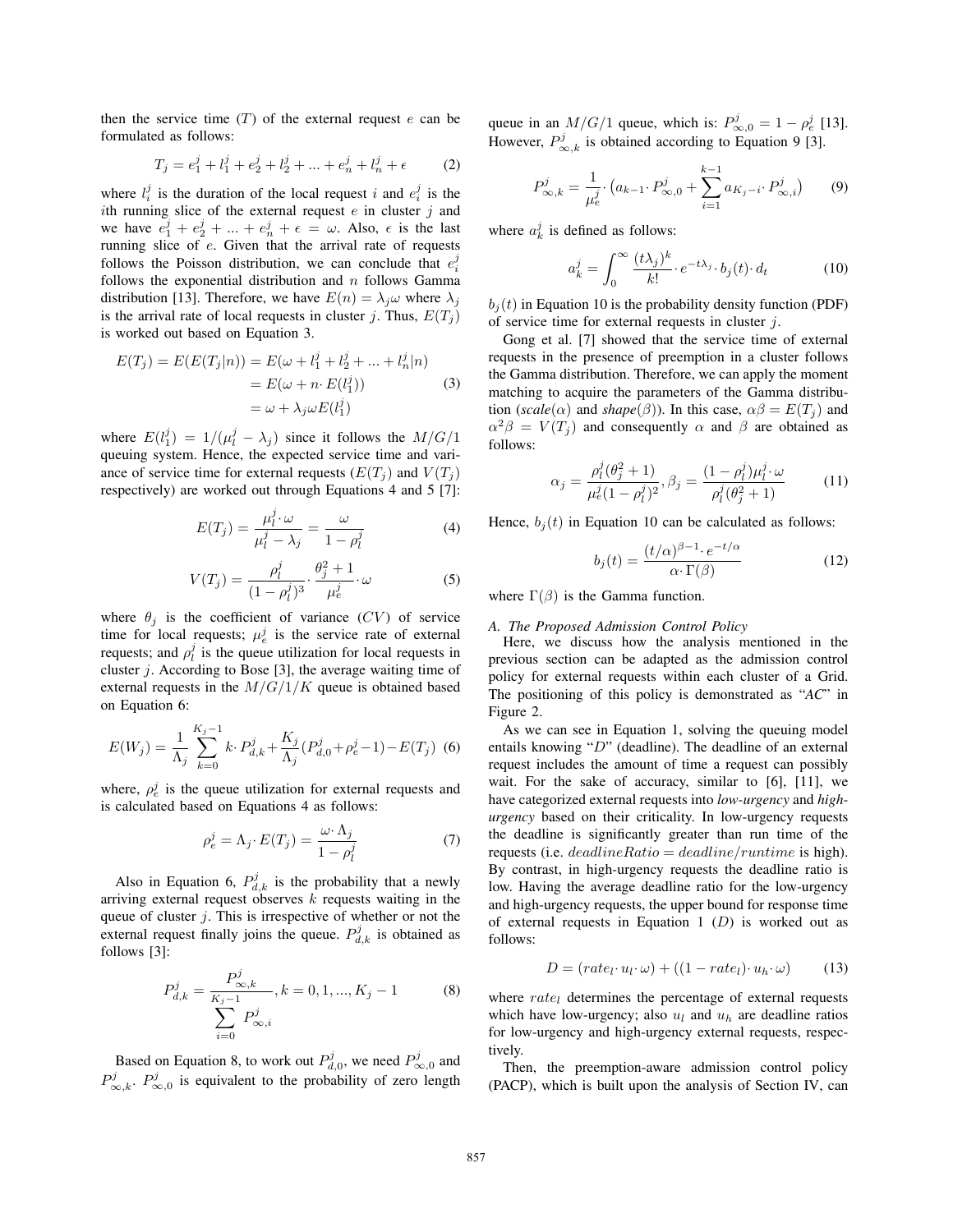be constructed. This policy is shown in the form of pseudocode in Algorithm 1. In the beginning of the Algorithm (step 1), D indicates the maximum time on average an external request can be postponed without violating its deadline. Next, in steps 4-10, in each iteration of the loop the queue length is increased by one up until the average response time  $(E(R))$ , in step 9, exceeds D.

Algorithm 1: Preemption-aware Admission Control Policy (PACP) in cluster  $j$ .

Input:  $\Lambda_j \text{,} \theta_j \text{,} \omega \text{,} \lambda_j \text{,} \mu_e^j \text{,} \mu_l^j \text{,} rate_l \text{,} u_l \text{,} u_h$ **Output:**  $K_j$  (Queue length) 1  $D \leftarrow (rate_l * u_l * \omega) + ((1 - rate_l) * u_h * \omega);$ 2  $K_j \leftarrow 0;$ 3  $ExpectedResponse_j \leftarrow 0;$ 4 while  $ExpectedResponse_i < D$  do 5 /  $\star$  calculating  $E(R)$  for a queue with length  $K_j$  in cluster  $j*/j$ 6  $\sigma \leftarrow 0;$ 7 │ for  $N_q^j \leftarrow 0$  to  $K_j - 1$  do  $\mathbf{s}$   $\left[\begin{array}{c} \sigma + N_q^j \cdot P_{d,N_q^j}^j; \end{array}\right]$ 9  $\Big|$   $ExpectedResponse_j \leftarrow \frac{1}{\Lambda_j} \cdot \sigma_j + \frac{K_j}{\Lambda_j} (P^j_{d,0} + \rho^j_e - 1);$ 10  $K_j \leftarrow K_j + 1;$ 

The output of the algorithm is  $K_i$ , which is the ideal number of external requests that can be admitted by cluster j. Once  $K_i$  is obtained for cluster j, the LRM of the cluster will not accept any external requests beyond  $K_i$ .

It is worth mentioning that, in practice, the LRM in a cluster can get the required parameters for PACP by analyzing the clusters' workload. Such parameters have been used in similar researches [8], [24].

Although we considered the Poisson arrival in the analysis, in the next section we examine how efficient the provided analysis and the proposed policy would be under real arrival model (i.e. non-Poisson).

## V. PERFORMANCE EVALUATION

In this section, we discuss different performance metrics considered, the scenario in which the experiments are carried out, and finally, experimental results obtained from the simulations are discussed.

## *A. Performance Metrics*

*1) Deadline Violation Rate (DVR):* Measures the percentage of deadline violations within the whole external requests. In fact, users are interested in a policy that results in less deadline violations. High values of this metric express less user satisfaction. The DVR of external requests in a Grid is calculated based on Equation 14.

$$
DVR = \frac{(a \cdot v) + r}{a + r} \cdot 100\tag{14}
$$

where  $a, r$  are the number of accepted and rejected external requests in a Grid.  $v$  is the deadline violation ratio within the accepted external requests ( $0 \le v \le 1$ ).

*2) Completed External Requests:* Admission control policies usually limit the number of requests processed in a cluster. This is, however, against the resource owner's aim who benefits from processing as many requests as possible. Therefore, we are interested to see how different policies affect the number of completed external requests within each cluster and subsequently within a Grid.

#### *B. Experimental Setup*

We use GridSim [21], a discrete event simulator, to evaluate the performance of the admission control policy. We consider a Grid with 3 clusters with 64, 128, and 256 processing elements and with different computing speeds  $(s_1 = 2000, s_2 = 3000, s_3 = 2100$  MIPS) respectively. These sizes are in accordance with the average demand of the current scientific high performance computing applications [9].

Each cluster is managed via an LRM with a conservative backfilling scheduler to improve the resource utilization [17]. We assume all processing elements of each cluster as a single core CPU with one VM. Since the requests contain moldable applications, the number of VMs required by a request adapts to the number of VMs in the allocated cluster and the duration (execution time) of the request changes accordingly.

The performance of our admission control policy also depends on the scheduling policy in the gateway (IGG) where incoming external requests are allocated to different clusters (see Figure 1). We applied several scheduling policies in the IGG to schedule the incoming external requests amongst different clusters of a Grid. However, because of lack of space we have reported the results where the round robin policy was applied in IGG. Based on this policy, the arrival rate of external requests to cluster j is:  $\Lambda_i = \Lambda_q/n$  where  $\Lambda_q$  is the arrival rate to a Grid and  $n$  is the number clusters in the Grid.

*1) Baseline Policies:* For the sake of comparison, we evaluate PACP against 3 other policies. Details of these policies are described below:

- Conservative Admission Control Policy (CACP): As a baseline policy, this policy admits as many requests as assigned by the IGG. In fact, this policy favors resource owners since it does not reject any external request with the aim of maximizing the number of completed external requests. From the queuing model perspective, this policy considers an  $M/G/1/\infty$  queue within each cluster, where queue length is infinite.
- Aggressive Admission Control Policy (AACP): The other baseline policy considers the other extreme of spectrum where each cluster accepts one external request at any time and tries to finish that within its deadline. We can argue that this policy favors accepted requests since it just tries to minimize deadline violation rate of accepted requests.
- Rate-based Admission Control Policy (RACP): Sharifian et al. [20] proposed this policy which is the most similar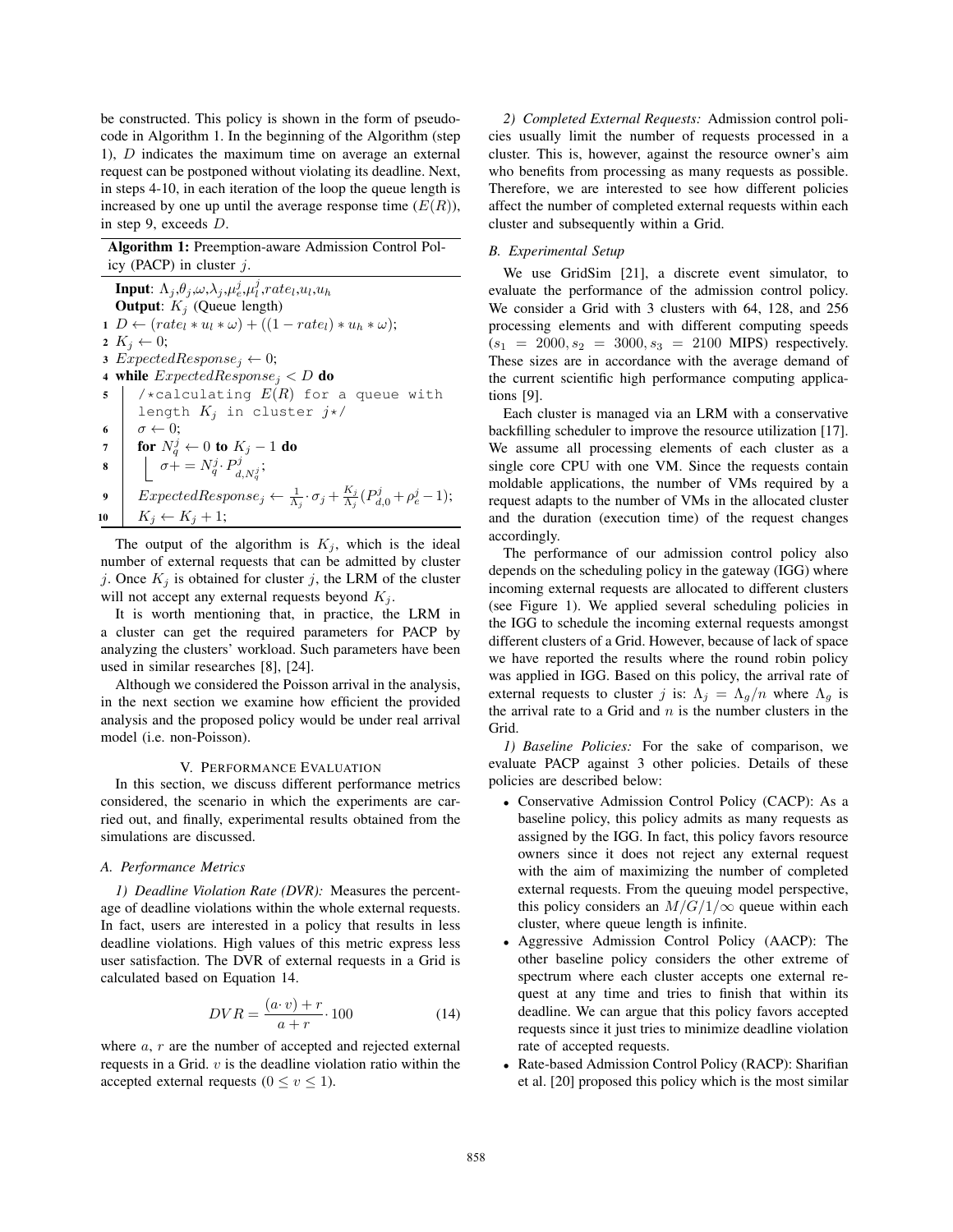to our policy in the area. In this policy the queue length is determined based on the service rate for external requests and local request arrival rate in a cluster (i.e.  $N_q = \mu_e/\lambda$ ). We compare our proposed policy (PACP) with RACP to show its performance in comparison with recent works in the area.

*2) Workload Model:* In the experiments conducted, a workload model based on Grid Workload Archive (GWA) [10] has been configured to generate a two-day-long workload of bag-of-tasks requests. This model is based on traces of 7 Grids over a year and is a good representative for Grid workloads.

For the sake of accuracy, each experiment is carried out 10 times by using different workloads. The results of the experiments are analyzed from practical and statistical perspectives. In the statistical analysis we applied T-student test and we have verified the *normality* of the underlying data as well as equity of variance. Also, we assured that  $CV$  of all the reported results is less than 0.1. In Table II, different characteristics of the workload are described. Since the distribution of local requests and external requests are independent of each other in each cluster, we mention them in distinct columns. The values of parameters in Table II are chosen based on realistic values collected and analyzed by Iosup et al. [10].

In each experiment, we change one characteristic of the workload, while other characteristics are unchanged as follows:

- Arrival rate of local requests varies through changing  $\alpha_l$ (we term it *local scale* which stands for scale parameter in the Weibull distribution). For external requests, we keep  $M_e = 90$  seconds and  $\alpha_e = 1.7$  (called *external scale*). For local requests we keep  $M_l = 90$  seconds.
- Task duration of local requests varies: We keep  $\alpha_e$  = 1.7,  $M_e = 90$  seconds, and  $\alpha_l = 4$ .
- Arrival rate of external requests varies: We keep  $\alpha_l = 4$ ,  $M_l = 90$  seconds, and  $M_e = 90$  seconds.
- Task duration of external requests varies: We keep  $\alpha_l =$ 4,  $M_l = 90$ , and  $\alpha_e = 1.7$ .

There are also some points on the value of parameters in the workloads:

- In Table II, by increasing  $\alpha_l$  and  $\alpha_e$  inter-arrival time increases (i.e. requests arrive less often). Therefore, as we expect that in reality external requests arrive more frequently, we assign lower values of  $\alpha$  to them.
- Mean duration of external tasks  $(\omega)$ , which is needed in algorithm 1, is  $\omega = \text{meanNumber} of Tasks$  \* meanT askDuration.
- To be more realistic, the *local* workload assigned to each cluster is proportional to cluster capacity (i.e. bigger clusters are receiving more and bigger local requests). In fact, the values mentioned in Table II are the average characteristics of the *local* workload on the cluster with 128 processing elements. On the cluster with 64 processing elements, the mean task duration is decreased by 1 and the scale parameter  $(\alpha_l)$  is increased by 1.

In the cluster with 256 processing elements the mean task duration is increased by 1 and the  $\alpha_l$  parameter is decreased by 1.

The GWA workload model does not have deadline for requests. Thus, similar to [6], [11], we synthetically assign deadlines to *low-urgency* and *high-urgency* external requests. Deadline ratio is distributed normally within each class of the requests. In our experiments, we consider the deadline ratio for low-urgency as:  $N(4, 1)$  and for high-urgency external requests as:  $N(2, 1)$ . In fact, we have run the experiments for different values of deadline ratio in low and high-urgency requests. However, due to shortage of space we just report the mentioned situation. Finally, the arrival sequence of high-urgency and low-urgency request classes are distributed uniformly throughout the workload.

*C. Experimental Results*

*1) Deadline Violation Rate (DVR):* One of the goals of this paper is to express the impact of admission control policies on the deadline violation in a federated Grid and with the presence of preemption. Therefore, in this experiment we report the DVR for external requests when different admission control policies are applied.

As we can see in all sub-figures of Figure 3, PACP has resulted in less deadline violations when compared with other policies. Specifically, we observe a rise in DVR as the average duration of tasks in local and external requests increases (Figures 3(a) and 3(c)). In Figure 3(b) and 3(d) we notice that DVR in all policies decreases when the interarrival time of local requests and external requests increases. In fact, in Figure 3(b), when the inter-arrival time of local requests increases, fewer preemptions take place for external requests and thus DVR decreases. On the other hand, in Figure 3(d), as external requests become less frequent, fewer external requests join the queue and existing external request have more opportunity to get completed before their deadline.

In all cases, the difference between PACP and other policies is more significant when there is more load in the system which shows the efficiency of PACP when the system is heavily loaded. The only exception is when task duration for external requests is long (more than 100 seconds in Figure  $3(c)$ ) which indicates that when external requests are becoming long, the queuing policies cannot affect DVR significantly. In the best situation (in Figure  $3(c)$ , where the average task duration is 80 seconds) we observe that PACP results in around 20% less deadline violation when compared to RACP. In other points (between 70 and 90), the 95% confidence interval (CI) of the average difference between RACP and PACP is  $(14.79, 18.56)$  where P-value < 0.001.

This experiment also expresses that although AACP accepts few external requests, its DVR is the highest. This is because in Equation 14, the number of rejections is very high and, therefore, the value of  $r$  dominates the result. RACP in these experiments is functioning close to the CACP. Particularly, in Figure 3(d) since inter-arrival time of external requests increases, RACP admission rate increases and approaches CACP. However, in Figure  $3(a)$  and  $3(c)$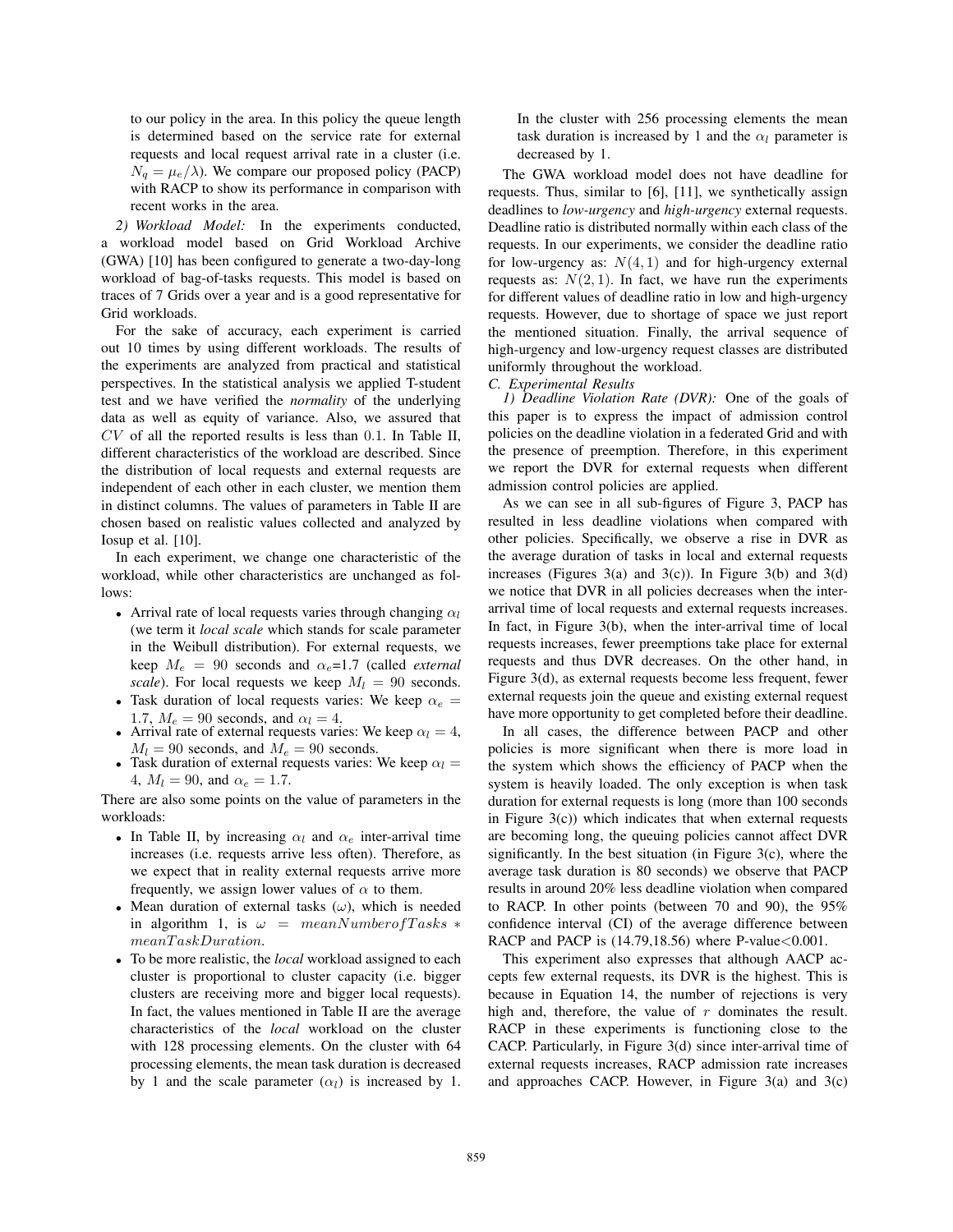

Fig. 3. Deadline Violation Rate (DVR) resulted from different policies. The experiment is carried out by modifying (a) the average local task duration (*Ml*) and (b) the scale parameter ( $\alpha_l$ ) in local requests. In (c),(d) for external requests with altering the mean task duration ( $M_e$ ) and the scale parameter ( $\alpha_e$ ) as mentioned in Table II.

as service rate of external requests decreases, a greater difference appears between RACP and CACP. In Figure 3(a), the 95% CI of the average difference between RACP and PACP is  $(14.12, 17.86)$  and P-value < 0.001.

*2) Completed External Requests:* Resource owners, in general, prefer to run as many external requests as possible. Therefore, in this experiment we report the percentage of external requests getting served. Different sub-figures in Figure 4 show how various policies affect the number of completed external requests from different aspects.

In general, we observe in all sub-figures of Figure 4 that AACP leads to the least number of completed external requests (because of too many rejections) whereas CACP results in the most number of completed external requests (always 100%) because it does not reject any of the external requests. We also witness that PACP, almost in all cases outperforms RACP. Superiority of PACP is particularly remarkable when the local/external requests are not long. According to Figures 4(a) and 4(c), the percentage of completed external requests decreases by increasing the task duration for both local and external requests. Since PACP adaptively decreases the queue length, deadline violation rate is minimized. Hence, the percentage of completed external requests decreases. Similarly, in RACP by increasing task duration of local or external requests, service rate for external requests decreases and consequently, number of completed external requests reduces. However, these figures note that PACP still performs better in comparison with RACP. The

result of the 95% CI of the average difference between RACP and PACP in Figure 4(a) is (14.12,17.86) and Pvalue<0.001; In the same figure, the most difference between the two policies is around 25% when task duration for local requests is 70-80 seconds. Moreover, the 95% CI of the average difference between RACP and PACP in Figure 4(c) is  $(17.09, 21.3)$  and P-value  $< 0.001$ .

Figure 4(d) shows that PACP leads to completion of more external requests in comparison with RACP. We notice that as the external requests become less frequent PACP and RACP approach CACP and finally when external scale parameter is more than 2.0 all the external requests are accepted.

## VI. CONCLUSIONS AND FUTURE WORK

In this research we considered a virtualized federated Grid environment where local requests and external requests coexist in each cluster and local requests have preemptive priority over the external requests. In this environment, we explored the ideal number of external requests that a cluster can accept without violating deadlines. We developed a performance model based on queuing theory and then we proposed a preemption-aware admission control policy (PACP) in the LRM of each cluster which determines the ideal queue length for external requests in the cluster. We compared the performance of the proposed policy with 3 other policies. Results of the experiments indicate that the PACP significantly decreases the deadline violation rate for external requests (up to 20%). Additionally, PACP leads to completing more external requests (up to 25%) in a two-day-